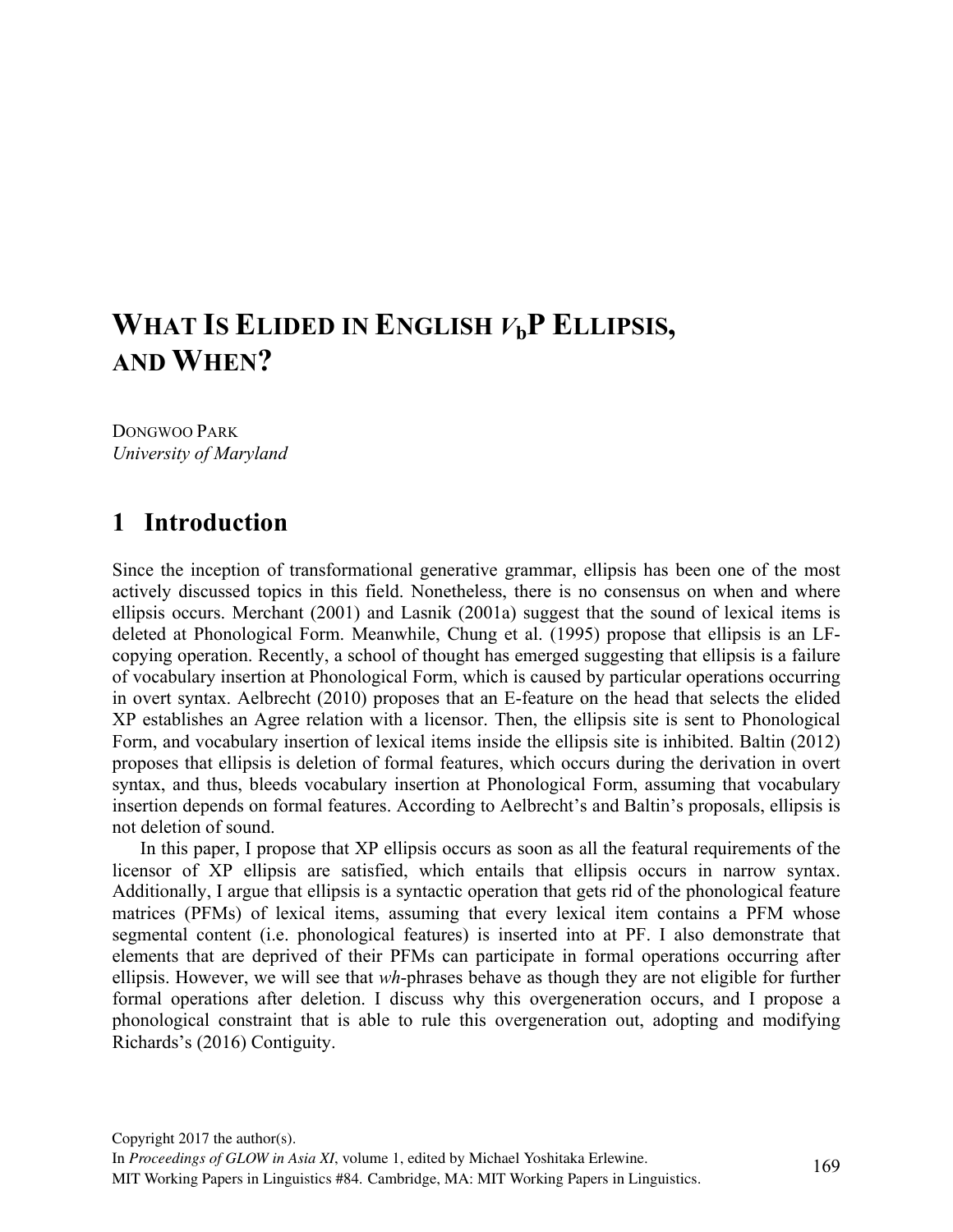## 2 English Copular Phrases and Extraction Puzzles

English copular phrase ellipsis can be illustrated in (1).

- (1) a. John should [be fond of this book]<sub>1</sub>, and Tom should  $e_1$ , too.
	- b. Mary might [be proud of her teacher]<sub>2</sub>, but Jennifer might not  $e_2$ .

The ellipsis sites in (1) contain the copular verb *be* and the predicate, namely the adjective phrase. In generative grammar, researchers have made several suggestions for the inner structure of copular constructions. In this paper, I assume the structure suggested in Mikkelsen (2005), which is represented in (2). In this structure, the subject of the copular construction is basegenerated in the specifier position of the predication phrase (PredP), following Bowers (1993) and Baker (2003). The PredP is selected by the functional head  $v$ , where the copular verb is basegenerated. Mikkelsen calls this little *v* head  $v<sub>b</sub>$ , and assumes that  $v<sub>b</sub>$  is a subtype of unaccusative *v*: the difference between normal *v* and  $v<sub>b</sub>$  is that the former takes a VP complement, while the latter a PredP complement.



When T merges with  $v<sub>b</sub>P$ , the subject obligatorily moves to [Spec,TP] to satisfy the EPP. On the other hand, the copular verb undergoes head movement to T only when there is no auxiliary verb located in T. When T is occupied by another auxiliary verb, the copula does not move to T. This is shown in (3).

- (3) a. John is not fond of his teacher.
	- b. John might not be fond of his teacher.

Given that the negation expression *not* is located either in the leftmost position of the highest verbal domain or in NegP (or ΣP) immediately dominating the highest verbal domain, the contrast in (3) indicates that the copula remains inside the verbal domain when the modal is located in  $T<sup>1</sup>$  Based on the discussion above, we can conclude that the ellipsis site in English

 $<sup>1</sup>$  A substantial body of work (Bjorkman 2011, Harwood 2015, inter alia) suggests that scope bearing modals are</sup> base-generated lower than T, and then move to T. However, in this paper, I assume that modals are base-generated in T, for the sake of explanatory simplicity.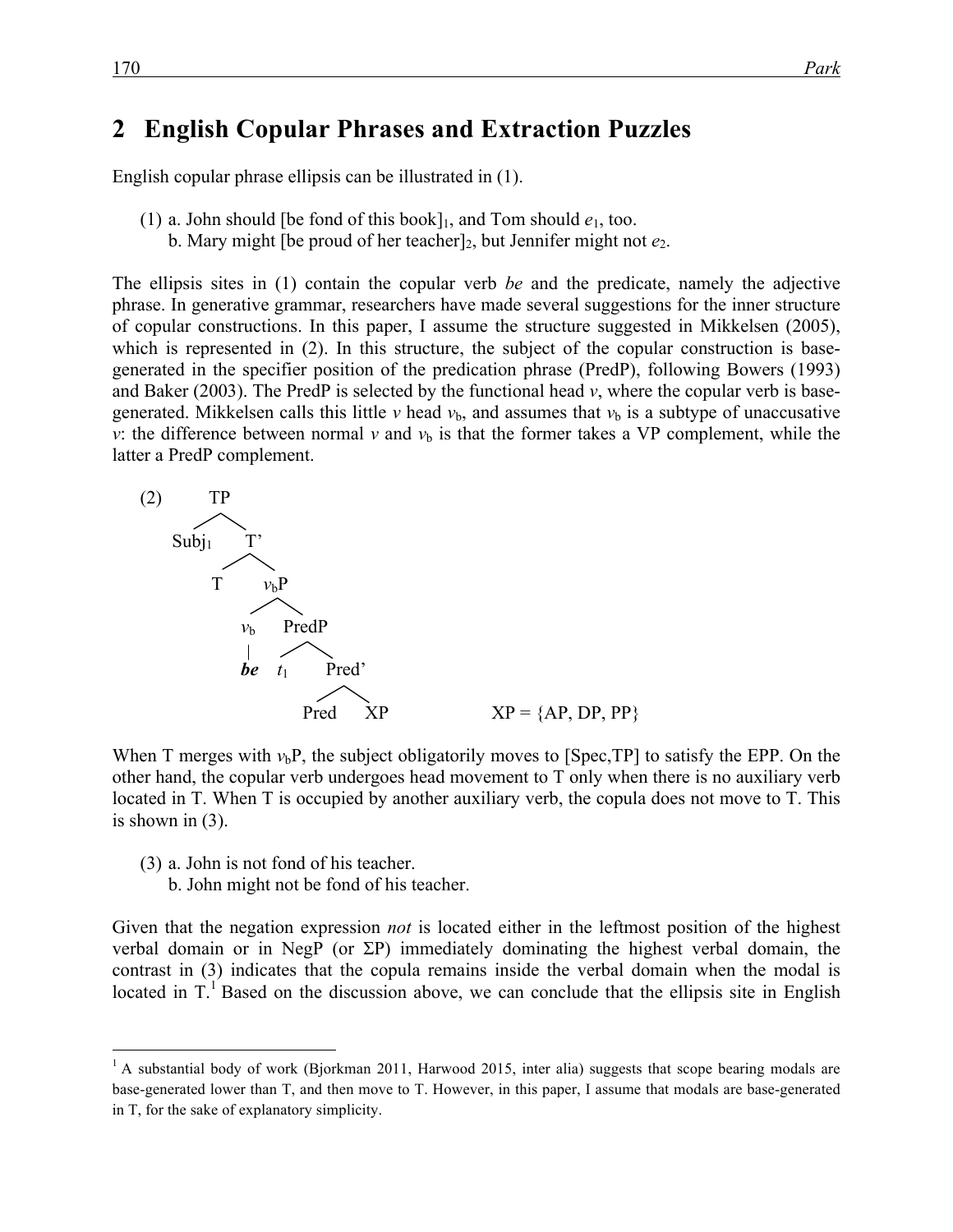copular phrase ellipsis, exemplified in (1), is  $v<sub>b</sub>P$ . In this paper, I will call copular phase ellipsis  $v_b$ P ellipsis.

A puzzling property of  $v<sub>b</sub>P$  ellipsis is the following matrix-embedded clause asymmetry: object *wh*-extraction out of the ellipsis site is allowed when the matrix  $v<sub>b</sub>P$  is elided, but not when the embedded  $v_b$ P is elided. This is illustrated in (4) and (5), respectively.<sup>2</sup>

- (4) a. What should Bill be proud of, and what should John be proud of?
	- b. What might Tom not be fond of, and what might he be fond of?
- (5) a.  $?*I$  don't know what Bill should be proud of, but I know what John should be proud of. b. ?\*Although I wonder what Tom might not be fond of, I don't wonder what he might be fond of.

From the perspective of the Identity condition and MaxElide governing the availability of ellipsis and extraction out of the ellipsis site (Merchant 2001, 2013; Lasnik 2001a; Hartman 2011, Messick and Thoms 2016, inter alia), there seems to be no reason the matrix clauses and the embedded clauses exhibit such an extraction asymmetry. The sentences in (4) and (5) would all fare identically with respect to these two conditions.

Another related puzzle is that the extraction asymmetry shown in  $v<sub>b</sub>P$  ellipsis is not found in regular VPE. That is, extraction out of the ellipsis site is freely allowed in both the matrix clause and the embedded clause in regular VPE, as illustrated in (6).

(6) a. Who will Bill kiss and who will John? (Messick and Thoms 2016) b. I don't know who John won't criticize, but I have a good idea about who he will.

## **3** When Does Ellipsis Occur?

In order to resolve the extraction puzzles mentioned above, I propose the following constraint on the timing of ellipsis.

#### (7) **The timing of ellipsis**

XP ellipsis occurs as soon as all the featural requirements of the licensor of XP ellipsis are satisfied.

A consequence of (7) is that the point of XP ellipsis can vary depending on the point where all the featural requirements of the licensor of XP ellipsis are satisfied.

This contrasts with existing derivational approaches to ellipsis. Aelbrecht (2010) suggests that ellipsis occurs when the categorical feature on the licensor and the inflectional feature on the head selecting the ellipsis site establish an Agree relation. Assuming that a feature enters into an Agree relation with its matching feature as soon as its matching feature is introduced into the

<sup>&</sup>lt;sup>2</sup> I tested these sentences with twelve native speakers of American English. Ten of them report a significant contrast between the sentence like  $(4)$  and the sentences like  $(5)$  – the former are acceptable, the latter are unacceptable. One informant judges that the sentences like (5) are marginal and the sentences like (4) are totally acceptable. The other informant reports that the sentences like both (4) and (5) are unacceptable.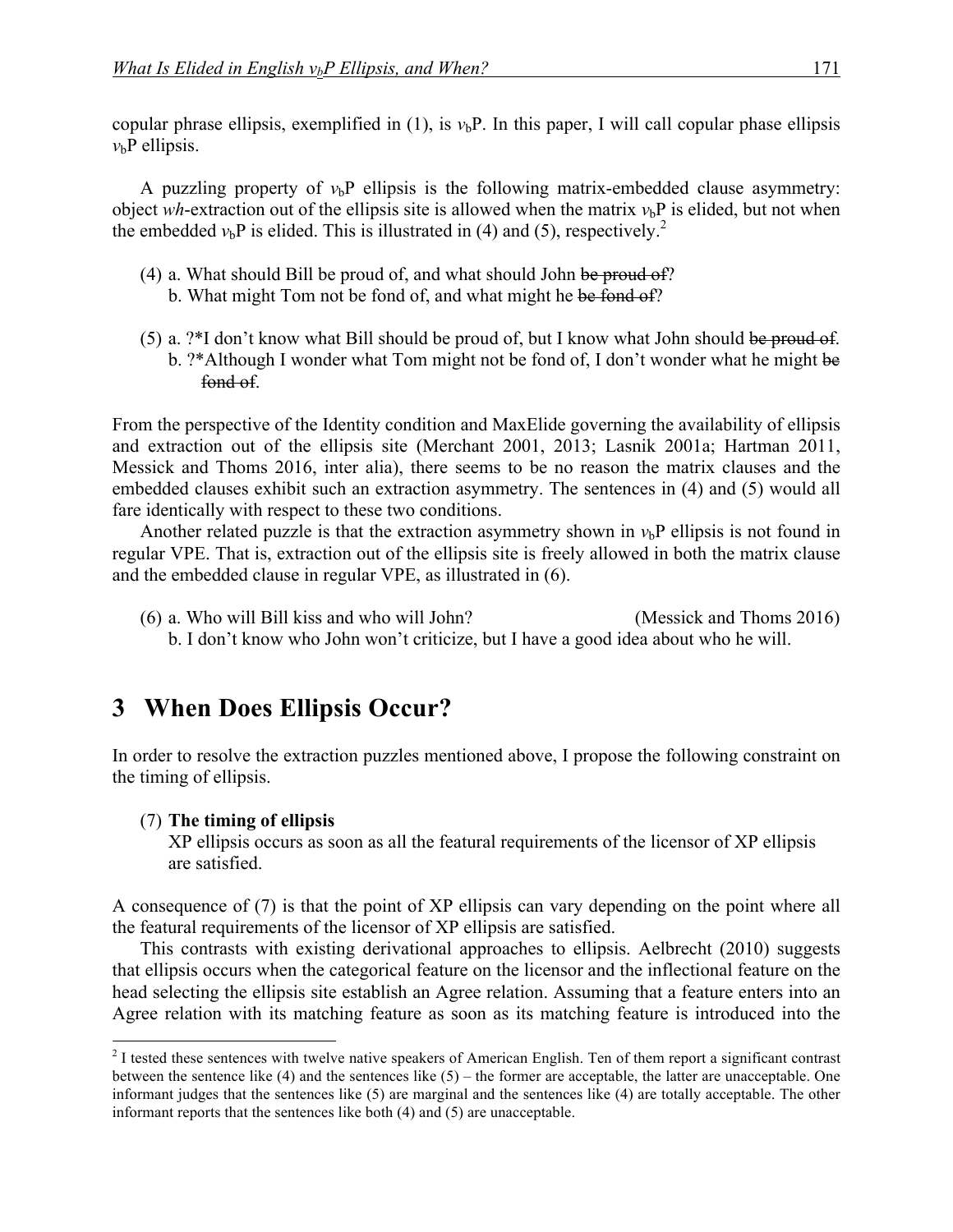derivation, ellipsis cannot be delayed under any circumstance. Meanwhile, in Baltin (2012), ellipsis occurs when a head merges with the phrase that deletes, and thus, again, the point of ellipsis cannot change.

The constraint in (7) can account for the unavailability of *wh*-extraction in the sentences in (5) as follows: I assume here that the licensor of verbal domain ellipsis is a c-commanding functional head T, following Lobeck (1995) and Zagona (1988). According to this, the licensor of  $v<sub>b</sub>P$  ellipsis is a modal base-generated in T. The embedded modals in (5) have two featural requirements, one of which is Agree in  $\varphi$ -features, and the other of which is the EPP.<sup>3</sup> These requirements are satisfied when the modals are introduced into the derivation. Consequently, this must be when  $v<sub>b</sub>P$  ellipsis occurs. This is illustrated in (8). At the point of ellipsis, the *wh*elements fail to be located outside the ellipsis site. As a result, their PFMs (phonological feature matrices) of the *wh*-elements are removed. Due to this, those *wh*-elements do not contain an appropriate place which segmental content is inserted into, when they are sent to PF. Thus, they can never be pronounced. Nonetheless, *wh*-elements are pronounced in (5). This is the reason the sentences in (5) are ungrammatical.



On the other hand, the sentences in (4), where  $v<sub>b</sub>P$  ellipsis occurs in the matrix clauses, do allow *wh*-extraction out of the ellipsis site. Before explaining why the sentences in (4) are grammatical, let us take a quick detour. One difference between the modals in the matrix clauses in (4) and the modals in the embedded clauses in (5) is that the former undergo T-to-C movement, while the latter do not. Adopting and modifying Lasnik's (1999) head movement system, Harwood (2015) suggests that a moving head contains an uninterpretable feature and it moves to a higher head bearing its matching interpretable feature. As a result of head movement, the uninterpretable feature on the moving head can be deleted. Following them, I assume in this paper that a modal undergoing T-to-C movement contains the uninterpretable feature [*u*C]. It moves to C containing the [*i*C]-feature, and then the feature is deleted. On the other hand, if a modal or auxiliary stays in T and does not move to C, it can only be because it did not bear the [*u*C]-feature.

Now, we are ready to explain why the sentences in (4) allow *wh*-extraction, unlike the sentences in (5). The matrix auxiliary verbs in (4) have one more featural requirement besides what the embedded auxiliary verbs in  $(5)$  contain. The additional requirement is the  $[*u*C]$ -feature. Then, the matrix auxiliary verbs in (4) have three featural requirements. These are: Agree in φ-

 $3$  In this paper, I assume that the EPP of a functional head is the  $[uD^*]$  feature that attracts a DP to the specifier position of the functional head (Chomsky 1995, van Urk and Richards 2015), contra Lasnik (2001b).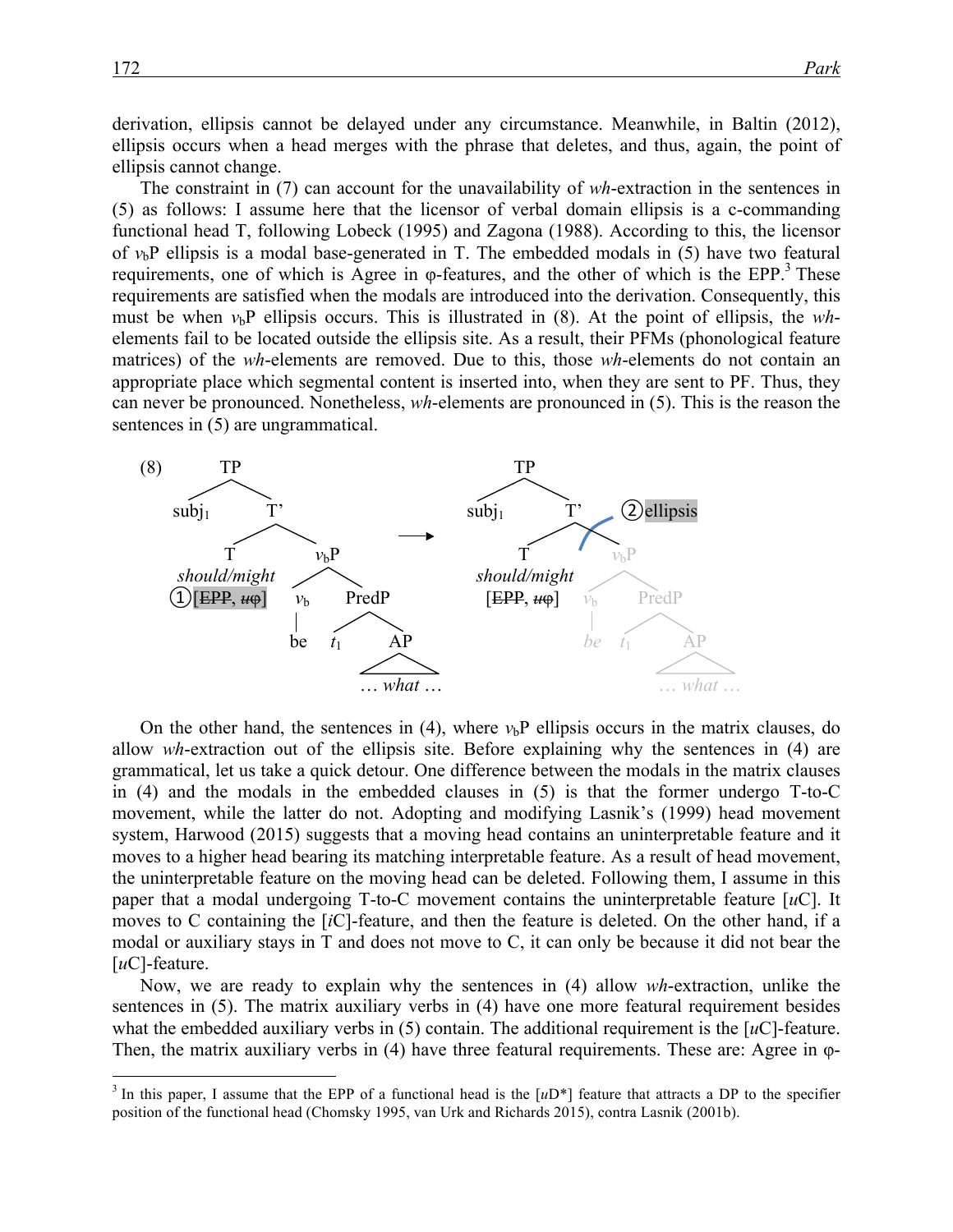features, the EPP, and the deletion of the [*u*C]-feature. The first two featural requirements (i.e., Agree in φ-features and the EPP) are satisfied as soon as the modal is introduced into the derivation. At this stage, ellipsis does not occur, because the [*u*C]-feature on T has not been deleted. After C merges with TP and the modal moves to C, deletion of the [*u*C]-feature and internal merge of the *wh*-element to [Spec,CP] occur simultaneously. This is because those two operations are triggered by the features of the same head C. Lastly,  $v_b$ P is elided. Eliding  $v_b$ P any sooner (i.e., before tending to all of the featural requirements of C) would violate the principle in (7), above. Since the *wh*-elements in the sentences in (4) are located outside the ellipsis site, namely [Spec,CP], when  $v<sub>b</sub>P$  ellipsis occurs, their PFMs are unaffected, and they can be pronounced outside the ellipsis site. This derivation is represented in (9). A noteworthy aspect of this derivation is that the moved modals can license  $v<sub>b</sub>P$  ellipsis. That is, a modal can license the elision of the phrase that is not its complement in the surface representation, but a complement of a lower copy/position that the modal previously occupied.



If this analysis is on the right track, we can make the following prediction: In  $v_b$ P ellipsis, subject *wh*-phrase extraction would be possible both in embedded and matrix clauses, and would not show the asymmetry shown above for object *wh*-phrase extraction. This is because subject *wh*-phrases undergo movement to [Spec,TP] in order to satisfy the EPP, and  $v<sub>b</sub>P$  ellipsis must occur after the satisfaction of the EPP on T. Thus, subject *wh*-phrases will be located outside the ellipsis site at the point of ellipsis, whether ellipsis occurs in embedded clauses or matrix clauses. This prediction is borne out, as illustrated in (10).

(10) a. I don't know who won't be fond of this book, but I know who will. b. Who won't be fond of this book, and who will?

The present proposal is also supported by  $v<sub>b</sub>P$  ellipsis in Indian Vernacular English (IVE). According to Bhatt (2010), IVE is a mirror image of Standard English with respect to T-to-C movement in questions. IVE has T-to-C movement in embedded questions, but not in matrix questions. Given that T-to-C movement in IVE occurs in narrow syntax (Hartman 2011), the prediction made by the current analysis is as follows: If the contrast between (4) and (5) is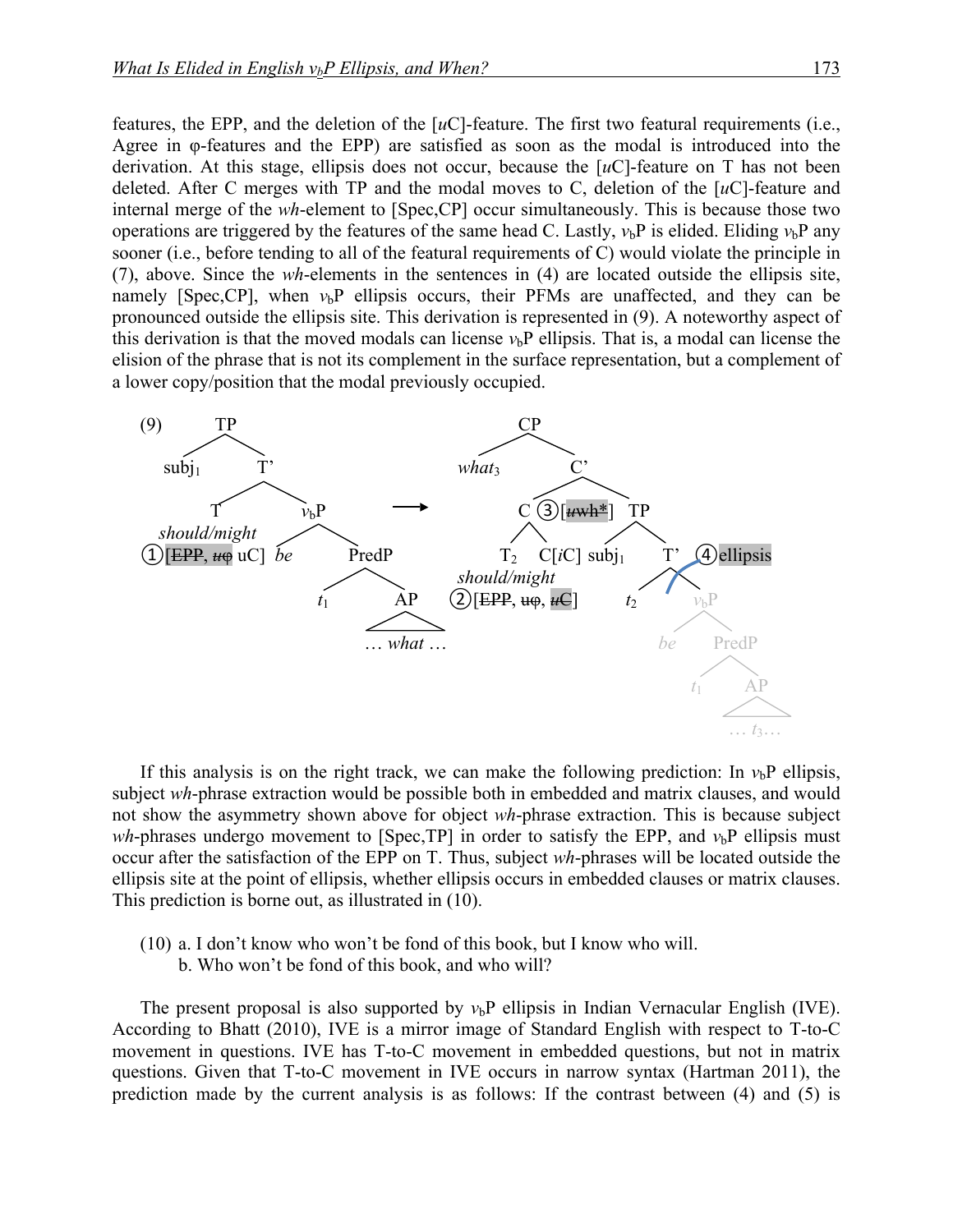because of T-to-C movement caused by the [*u*C]-feature, IVE should exhibit the opposite asymmetry: it should allow object extraction out of embedded  $v<sub>b</sub>P$  ellipsis site, but not out of matrix ones. On the other hand, if the contrast in the extractability in Standard English is due to some independent property of matrix versus embedded  $v<sub>b</sub>P$  ellipsis, then IVE should show the same asymmetry seen in Standard English (cf. (4-5), above). My consultant reports the opposite asymmetry, as illustrated in (11). This shows that the present analysis is right.

- (11) a. Who Mary will be proud of, and who John will \*(be proud of)?
	- b. Although I wonder what will Mary be proud of, I don't wonder what will John  $^2$  (be proud of).

In what follows, I will provide another argument supporting the current analysis. Consider the sentences in (12). The ellipsis site in (12b) is smaller than that in (12a), differing as to whether or not the copula is included in the ellipsis site. In this paper, ellipsis of the type shown in (12b) will be called *predicate ellipsis*.

(12) a. John might be proud of his father, and Bill might be proud of his father, too. b. John might be proud of his father, and Bill might be proud of his father, too.

In principle, the ellipsis site in predicate ellipsis can be either AP, which is the complement of Pred, or PredP, selected by  $v<sub>b</sub>$  (Recall the structure of English copular constructions as illustrated in (2)). At this stage, it is not clear whether the ellipsis site is AP or PredP. Suppose first that the ellipsis site is AP. The licensor must be a functional head c-commanding the AP. The asymmetry between (12b) and (13) indicates that the licensor of the predicate ellipsis cannot be Pred, assuming that both the copular verb in (12b) and *seem* in (13) c-command PredP whose head takes the ellipsis site AP as a complement (see also Bowers 2001 and Basilico 2003).

 $(13)$  \*John might seem clever and Bill<sub>1</sub> might seem, too.

If the licensor were Pred selecting the ellipsis site AP, then there should be no reason (12b) and (13) exhibit this asymmetry in predicate ellipsis. Thus, the licensor must be a functional head higher than PredP. The same is true if the ellipsis site in (12b) is PredP. Then, the licensor of predicate ellipsis must be a head c-commanding PredP.

The discussion above shows that, whether the ellipsis site in (12b) is PredP or AP, the licensor of predicate ellipsis must be a functional head c-commanding PredP. Then, we can conclude that the lowest possible licensor is the copular verb. (Recall the assumption that copular verb selects PredP.)

Bearing this in mind, consider the phasehood of  $v<sub>b</sub>P$ . Deal (2009) argues that  $vP$  headed by the copular verb is a phase (see also Legate 2003 and Sauerland 2003). Then,  $v<sub>b</sub>$  can have an EPP-feature (Chomsky 2000, 2001). Given this, it is predicted that a *wh*-element could be extracted out of the ellipsis site in predicate ellipsis, regardless of whether predicate ellipsis occurs in matrix clauses or embedded clauses. The reason is as follows: According to the proposal advanced in this paper, predicate ellipsis occurs when all the featural requirements of the ellipsis licensor are satisfied. Given that the lowest possible licensor of predicate ellipsis is the copular verb, predicate ellipsis occurs when the operations triggered by the copula verb are completed at the earliest. Then, due to an EPP-feature on the copular verb, a *wh*-element base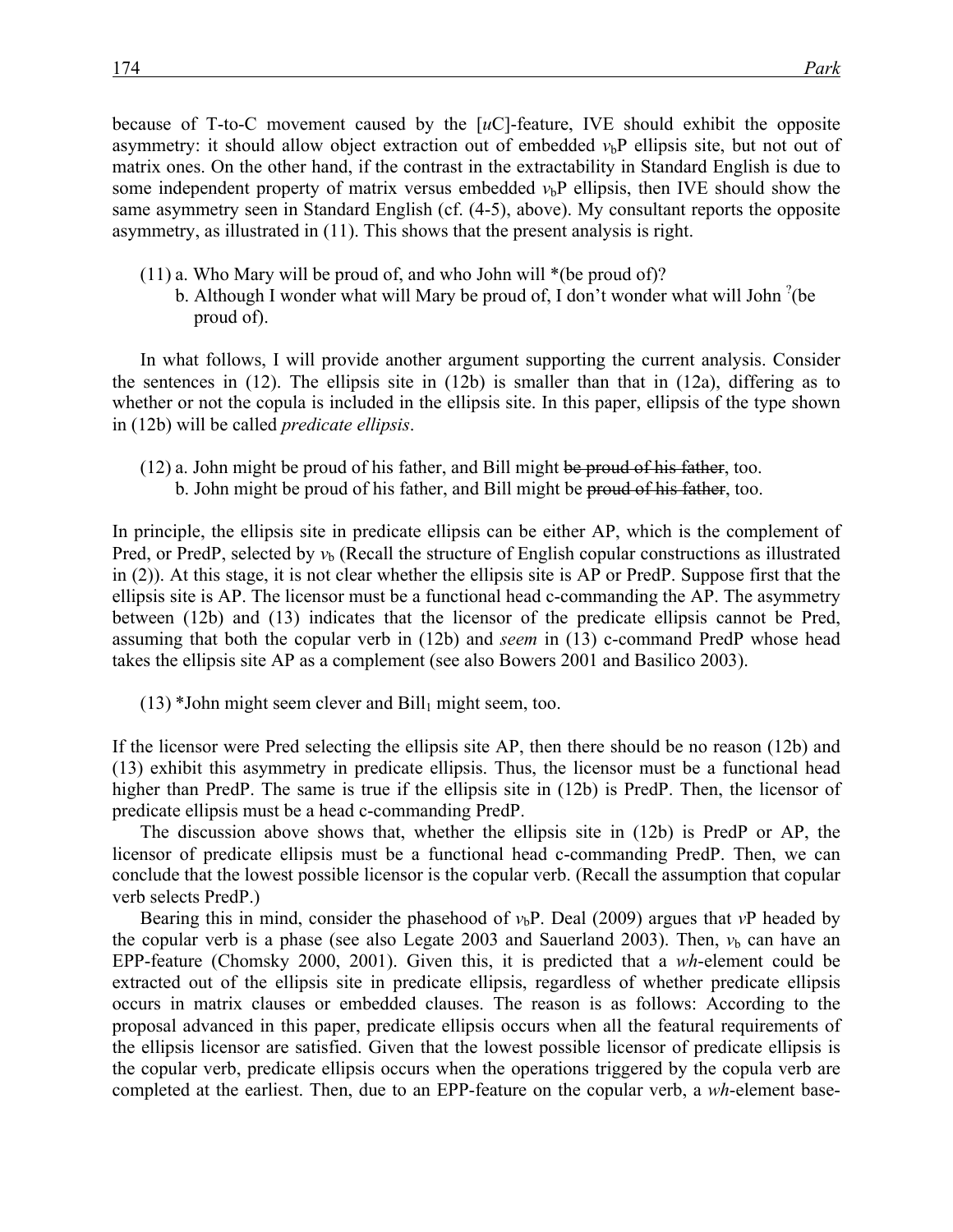generated inside AP can be located outside the ellipsis site when predicate ellipsis occurs, whether or not the copular verb undergoes head movement. This prediction is borne out, as illustrated in  $(14)$ .<sup>4</sup>

- (14) a. I don't know what shouldn't Bill be proud of, but I have a good idea about what he should be.
	- b. What shouldn't John be proud of, and what should he be?
	- c. ?I don't know what John isn't proud of, but I have a good idea about what he is.
	- d. What isn't John proud of, and what is he?

Now, let us move on to the next puzzle. As shown in (6), repeated here as in (15), regular VPE allows extraction regardless of whether ellipsis occurs in the matrix clause or the embedded clause. This contrasts with  $v<sub>b</sub>P$  ellipsis.

(15) a. Who will Bill kiss and who will John? (Messick and Thoms 2016) b. I don't know who John won't criticize, but I have a good idea about who he will.

Despite a large body of work on the syntactic and semantic nature of Voice, there is not yet full consensus on it. Nonetheless, in this paper, I assume that Voice is distinct from *v* (Legate 2014, among many others), that it bears a feature related to voice - [+Active] or [+Passive] (Merchant 2013), and that an Agent subject is introduced by Voice (Alexiadou et al. 2015).

Merchant (2013) argues that the ellipsis site of regular VPE is in fact *v*P immediately dominated by VoiceP, assuming the structure below T is VoiceP  $> vP > VP$ . Adopting this view, Aelbrecht (2010) suggests that an object *wh*-element can be located outside the ellipsis site, namely [Spec,VoiceP], at the point of *v*P ellipsis. This is because VoiceP, but not *v*P, is a phase head (Baltin 2012, Legate 2014, among many others), and thus, internal merge of the *wh*-element to [Spec,VoiceP] is possible. In this paper, I adopt Aelbrecht's analysis for regular VPE.

Given this, I suggest that the reason  $v<sub>b</sub>P$  ellipsis and regular VPE exhibit the extraction contrast in embedded questions therefore arises as follows: In  $v<sub>b</sub>P$  ellipsis, the ellipsis site is selected by T in which a modal, functioning as ellipsis licensor, is base-generated, and the object *wh*-element remains inside the ellipsis site when  $v<sub>b</sub>P$  ellipsis occurs. This is because [Spec,TP] cannot be an appropriate landing site for the moving object *wh*-element. On the other hand, in regular VPE, whether the licensor is T or Voice, the object *wh*-element can be located in [Spec,VoiceP] at the point of ellipsis. (Recall that the ellipsis site in regular VPE is *v*P). Consequently, the *wh*-element can be pronounced outside the ellipsis site.

A question that arises at this point is why  $v_b$ P is not selected by Voice, but by T, while the ellipsis site in regular VPE, namely *v*P, is selected by Voice. I propose that the extended domain of verbs that make a semantic contribution has VoiceP. On the other hand, the copular verb *be* is semantically vacuous and it functions merely as a syntactic relator that links the subject and the predicate. To the best of my knowledge, there is no analysis suggesting that the copula is associated with Voice information represented with the [+Active]/[+Passive]-feature. Thus, it is

<sup>&</sup>lt;sup>4</sup> A question that arises here is why  $vP$  in the transitive verbal domain is not a phase, while  $v<sub>b</sub>P$  in the copular verbal domain is. I assume here that the highest projection of the verbal domain is a phase, following Boškoivć (2014). The highest phrase in the verbal domain of a transitive verb is VoiceP, while the verbal domain of a copular verb is  $v<sub>b</sub>P$ . Thus, the extraction asymmetry between the sentences in (4) and the sentence (5) lends further support to the contextual phasehood approach.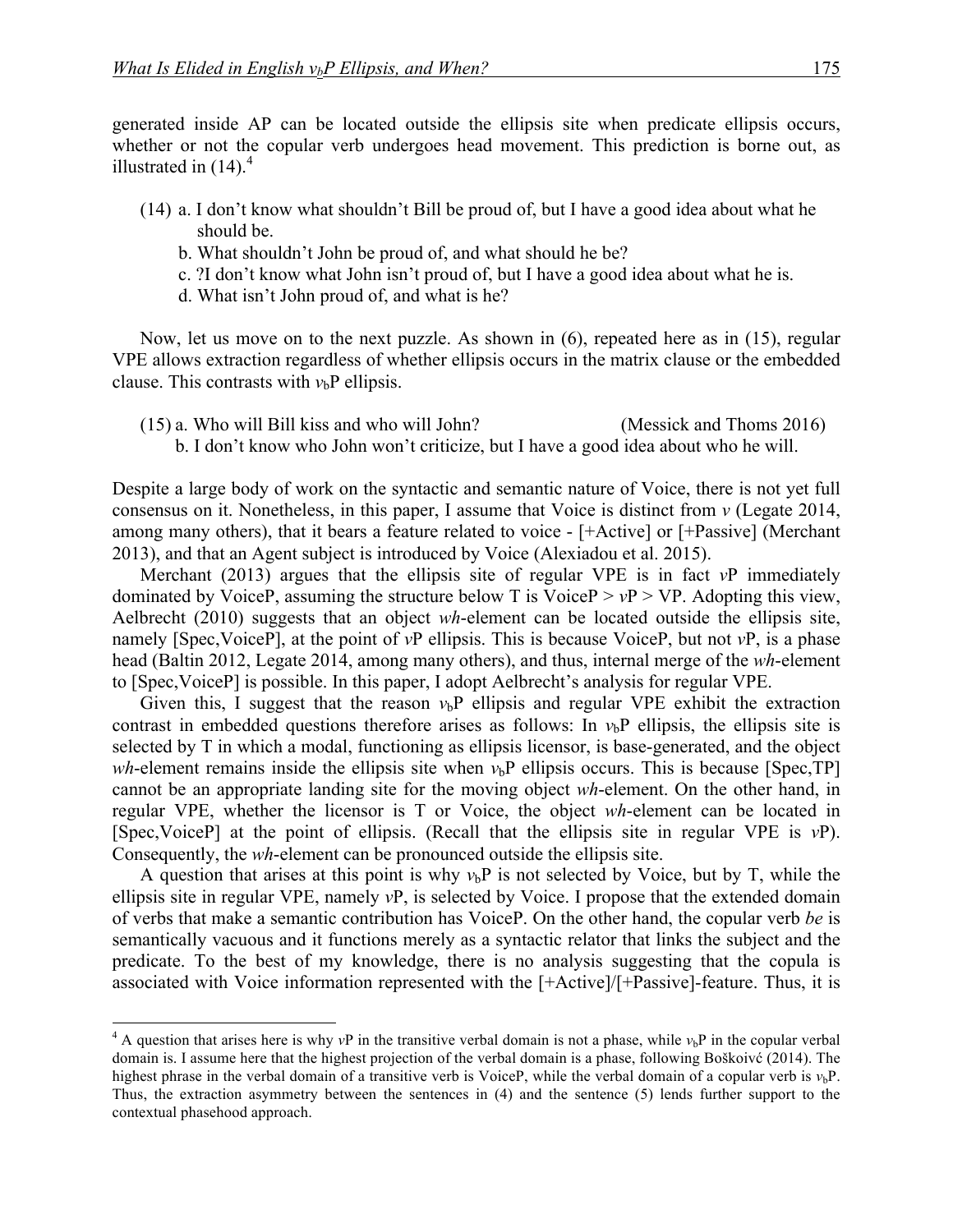not implausible to assume that the verbal domain of the copula lacks VoiceP, and that this contrasts with the state of affairs for other verbs (at least open-class ones). The present analysis contrasts with analyses suggesting that extended domains of verbs that neither introduce an external argument nor occur with (overt) Voice morphology, such as unaccusative verbs and anticausative (or inchoative) verbs in English, lack VoiceP (Alexiadou and Anagnostopoulou 2004; Alexiadou et al. 2015). If the present proposal is on the right track, it is predicted that verbs such as unaccusative verbs, including the raising verb *seem* and anticausative verbs, should allow non-subject *wh*-phrase extraction out of the embedded VPE ellipsis site. On the other hand, if these verbs lacked a VoiceP layer entirely, it is expected that extraction would not be permitted. The reason is as follows: Suppose that the ellipsis site of VPE is *v*P (Merchant 2013) and that the licensor T selects *v*P. According to the proposal on the timing of ellipsis in (7), *v*P is elided as soon as T satisfies its featural requirements (i.e., Agree in φ-features and the EPP). These features are satisfied as soon as T is introduced into the derivation. At the point of VPE, non-subject *wh*-phrases base-generated inside the ellipsis site have not yet moved to a position outside of it. This is because Spec,TP is not an appropriate intermediate landing site of nonsubject *wh*-phrases that undergo  $\overline{A}$ -movement. The facts in (16) suggest that such extraction is in fact well-formed, suggesting, in turn, that even these raising/unaccusative verbs include the relevant intermediate landing site (VoiceP).

- (16) a. ?Although I wonder what John seems to like, I don't wonder what he doesn't seem to like.
	- b. I don't know what John become, but I know what Mary did become.
	- c. I don't know at which station a train won't arrive, but I know at which station one will arrive.

To summarize, ellipsis is an operation that occurs in overt syntax. In other derivational approaches to ellipsis, such as Aelbrecht (2010) and Baltin (2012), XP ellipsis occurs when the licensor of XP ellipsis is introduced into the derivation. However, in this paper, I have shown that there are some cases where ellipsis can be delayed, and I have argued that the point of ellipsis is crucially dependent on the point where all the featural requirements of the ellipsis licensor are satisfied.<sup>5</sup>

### 4 What Is Elided?

In the previous section, I have discussed when ellipsis occurs. In accounting for the extraction asymmetry between  $v_b$ P ellipsis in main questions and  $v_b$ P ellipsis in embedded questions, I

 <sup>5</sup> I have mentioned in fn. 2 that not all native speakers of Standard English judge that object *wh*-phrase extraction out of the ellipsis site in embedded  $v<sub>b</sub>P$  ellipsis is prohibited. Even though I have no definite answer to this variation, I can speculate the following possibility. According to Bobaljik (1995), an element which is moved to a higher position in narrow syntax can be pronounced in its base-position. One instance in Standard English is Quantifier Raising. Given this, suppose that a portion of native speakers of English have grammar where T-to-C movement in embedded questions occurs in the narrow syntax, but the displaced modal is pronounced in T, as though no T-to-C movement occurred in the narrow syntax. If this is true, then object *wh*-phrases can be located outside the ellipsis site even in embedded CPs at the point of ellipsis. This is because the embedded T in questions contains the  $[uC]$ feature in the narrow syntax, similar to matrix T in questions.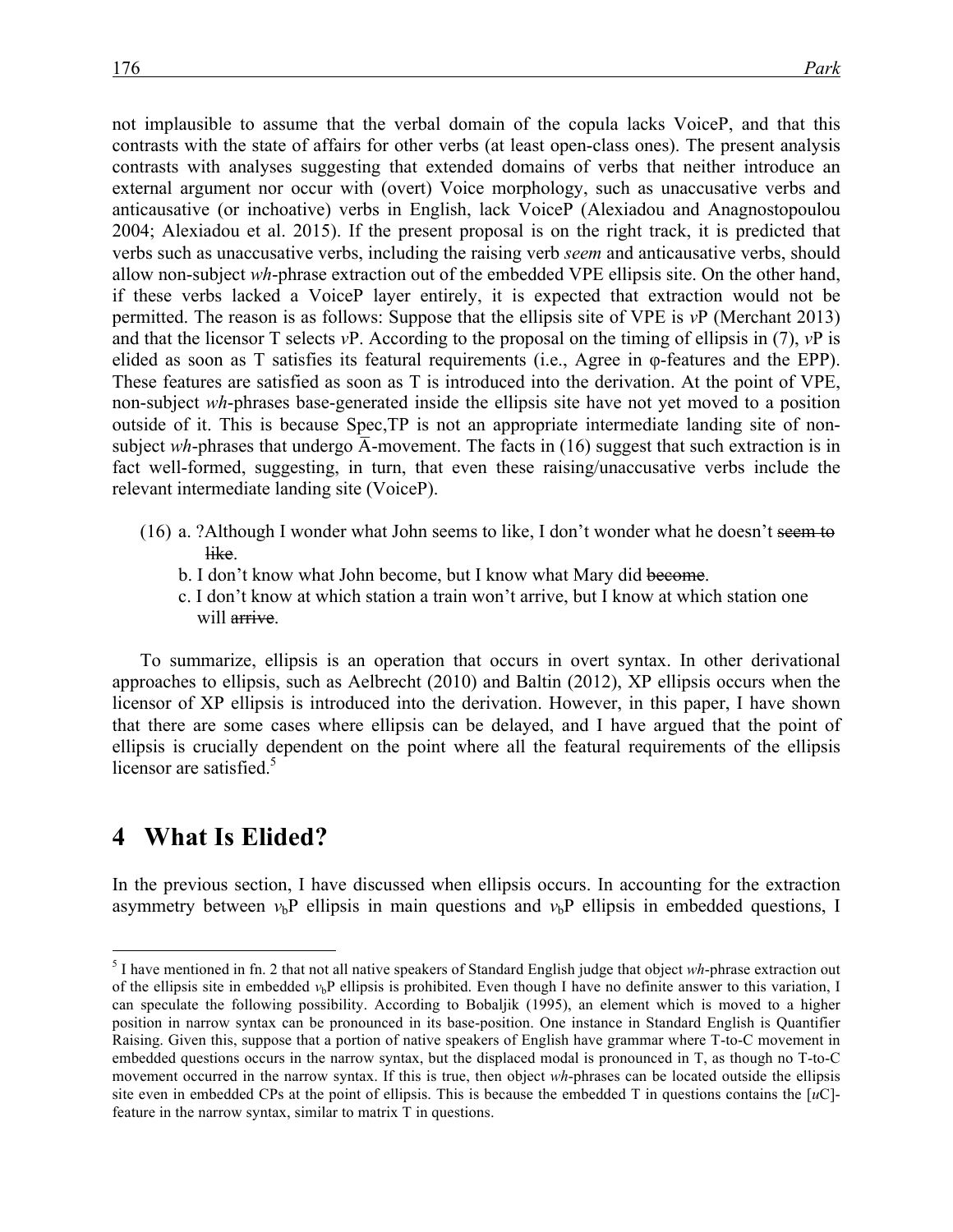proposed that any element that fails to be located outside the ellipsis site at the point of ellipsis is deprived of its PFM (phonological feature matrix).

I assume here that a lexical item contains a PFM and a FFM (formal feature matrix). Even though segmental content (i.e. phonological features) is not present in the lexical items in narrow syntax, every lexical item contains a PFM which is empty. When it is sent to PF after Spell out, the segmental content is placed into the PFM (See Halle and Marantz 1993). Additionally, the formal features of a lexical item are present in a lexical item when it enters the syntactic derivation from the lexicon, and the formal features are located inside a FFM. I will put the semantic features aside, which are unrelated to the present discussion.

Given this, I argue that ellipsis is a syntactic operation that only eliminates the PFMs of lexical items inside the ellipsis site. However, ellipsis does not get rid of their FFMs. Once PFMs of lexical items are eliminated, segmental content, which is responsible for sound of elements, cannot be inserted into those elements, and thus, they are not pronounced at PF. This proposal predicts that lexical items that have been deprived of their PFMs could be eligible goals/targets for formal operations that occur after deletion, since the lexical items still contain their FFMs. One important subcase of this prediction is that null operators located inside the ellipsis site at the point of ellipsis should be able to undergo movement after ellipsis, assuming that null operators contain the PFMs. This contrasts with Baltin's (2012) and Aelbrecht's (2010) derivational approaches to ellipsis suggesting that once XP ellipsis occurs, everything inside the ellipsis site becomes frozen for further formal operations. In what follows, I provide arguments supporting the present proposal.

#### **4.1 Relative Clauses**

In order to illuminate the structure of English (restrictive) relative clauses, several approaches have been proposed. One of them is the matching analysis, proposed by Lees (1960), Chomsky (1965), and Sauerland (1998). On this approach, relative clauses have both the overt external head and its corresponding overt internal head, which do not form a movement chain. The internal head is base-generated in its theta position inside the relative clause, and moves to the highest position of the relative clause. The internal head is phonologically deleted under identity with the external head NP. Hulsey and Sauerland (2006) argue that there are certain environments where the matching analysis is forced. One is the case where the relative CP has been extraposed, exemplified in (17).

(17) I bought the book last week that John read.

I assume here that relative C contains an uninterpretable feature [*uOp*\*] or [*u*wh\*], which contains an EPP property motivating movement of an operator, given that all movement is feature-driven (Chomsky 1995, van Urk and Richards 2015, among others). This indicates that the uninterpretable feature in relative C searches for an operator containing a matching interpretable feature (i.e. [*i*Op] or [*i*wh]). After establishing an Agree relation, relative C attracts the operator to its specifier position. Otherwise, the EPP requirement of the relative C would not be satisfied, and thus, the derivation would crash.

Given this, consider the following sentences containing a restrictive relative clause.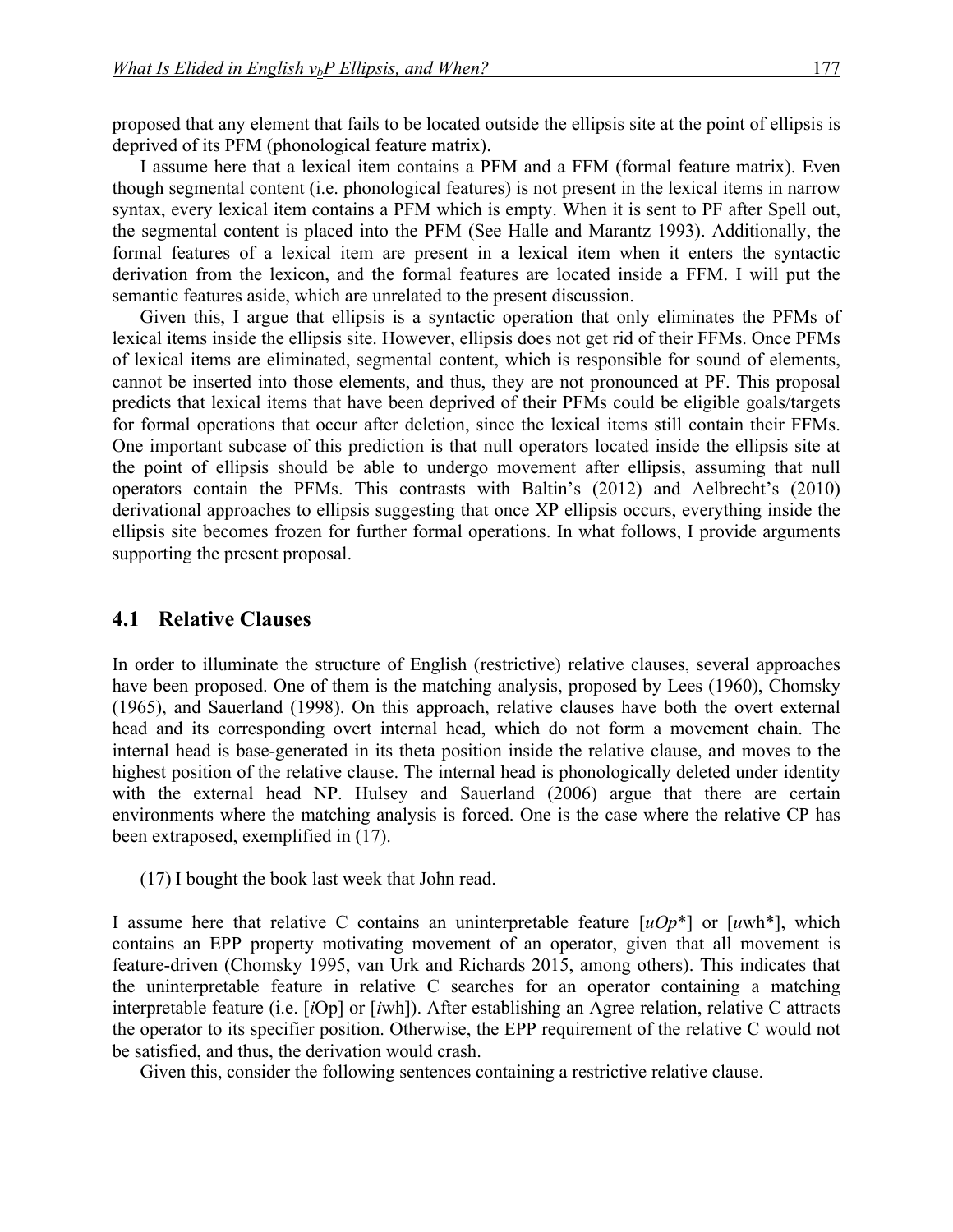(18) a. Tom will be fond of all the books next year which Mary will be fond of. b. Tom will be fond of all the books next year that Mary will be fond of.

In the sentences in (18), the relative CPs are extraposed. (18b) is perhaps slightly better than (18a). However, when  $v_b$ P is elided, there is a sharp contrast in the grammaticality, as shown in (19).

- (19) a.  $*$ Tom will be fond of all the books next year which Mary will be fond of.
	- b. ?Tom will be fond of all the book next year that Mary will be fond of.

In both (19a) and (19b),  $v_b$ P ellipsis occurs just after T merges with the ellipsis site. This is because all the featural requirements in  $T -$  Agree in  $\varphi$ -features and the EPP – are satisfied before C enters the derivation, as I have suggested in the previous section. Then, since the operator and the internal head in (19a) and (19b) fail to escape from the ellipsis site at the point of ellipsis, they must be elided along with  $v<sub>b</sub>P$ .

There are two questions that arise here. First, why do the two sentences in (19) exhibit a sharp contrast in grammaticality? Second, in order for (19b) to be grammatical, the uninterpretable feature on the relative C with the EPP property, namely the [*uOp*\*], must be satisfied. Then, how can it be satisfied even though the null operator containing a matching interpretable feature (e.g. the [*i*Op]-feature) is elided within the ellipsis site? These questions can be accounted for with the proposal advanced in this section: At the point of  $v<sub>b</sub>P$  ellipsis, both the operator *which* and the internal head *book* fail to escape from the ellipsis site. When ellipsis occurs, the PFMs of the lexical items inside  $v<sub>b</sub>P$ , including the operator *which* and the internal head *book*, are eliminated. However, in (19a), the operator *which* is pronounced outside the ellipsis site. Consequently, (19a) is ungrammatical, since the operator whose PFM has already been removed is pronounced outside the ellipsis site.

On the other hand, in (19b), the relative operator is null, and *that* is a complementizer. When *v*bP ellipsis occurs, the PFMs of the null operator and the internal head *book* are removed. Nonetheless, the constituent consisting of the null operator and the internal head, which are deprived of their PFMs, are eligible for further formal operations. Subsequently, the null operator and the internal head, which now lack the PFMs, can enter into an Agree relation with relative C containing the [*uOp*\*]-feature, and undergo movement to Spec,CP of the relative clause. As a result, the EPP requirement on C is satisfied.

#### **4.2 Comparative Deletion**

English comparative deletion is exemplified in (20).

(20) John picked up more apples than Mary ate.

Kennedy (2002) proposes that English comparative deletion is formed as illustrated in (21).

(21) English Comparative Formation

Move the compared constituent to the specifier of the complement of *than*.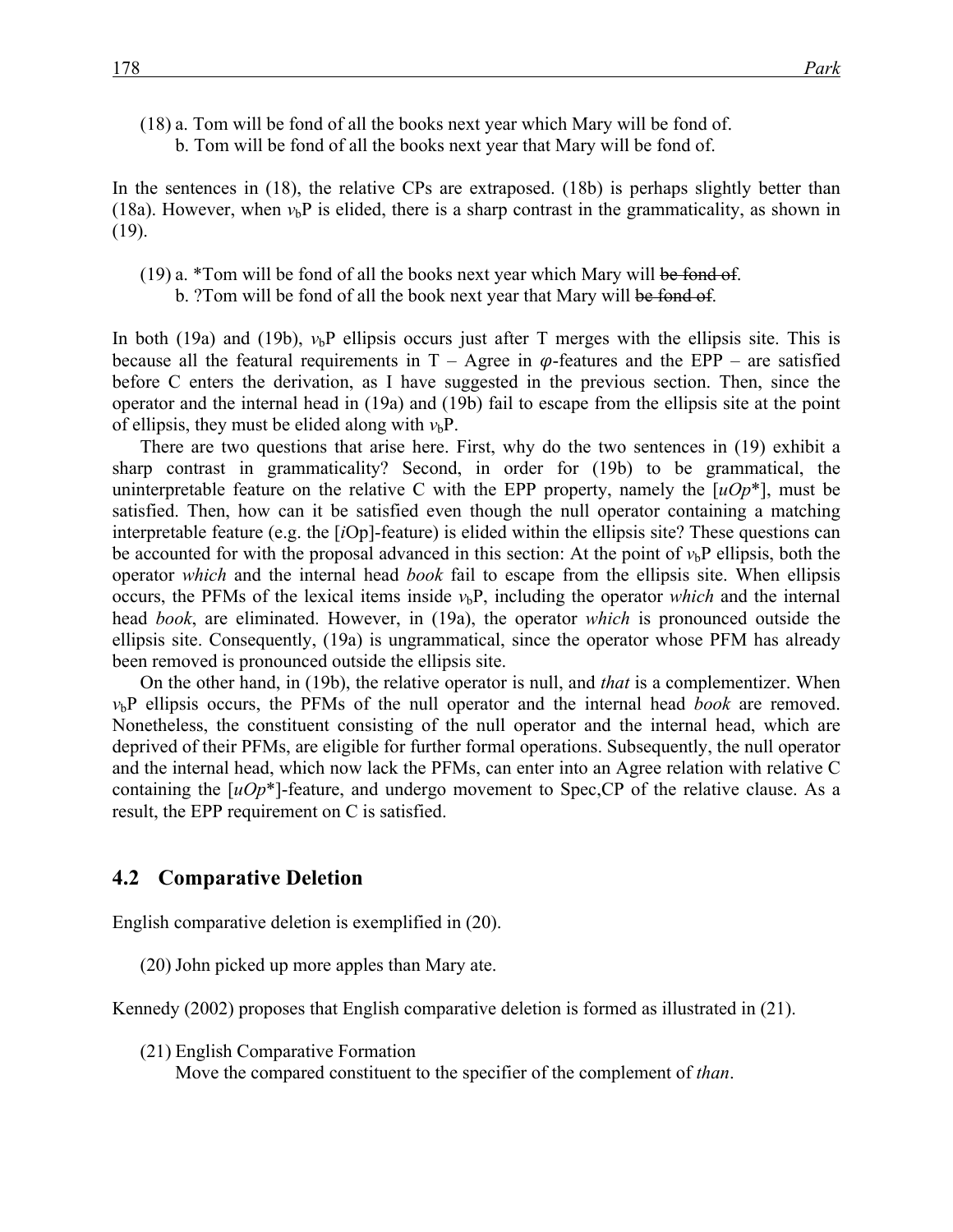Bearing this in mind, consider comparative deletion combined with  $v<sub>b</sub>P$  ellipsis, as illustrated in (22).

(22) John will be fond of more friends than Mary will be fond of.

In this sentence, the compared constituent moving within the *than*-CP fails to escape from the ellipsis site at the point of ellipsis. The grammaticality of (22) indicates that the elided element can be an eligible target/goal for the further formal operation occurring in narrow syntax. That is, the uninterpretable feature on C Agrees with its matching feature of the compared constituent, and its EPP requirement is satisfied by movement of the compared constituent to Spec,CP of the *than*-CP. This is possible because the FFM of the compared constituent is preserved, even though its PFM is eliminated as a result of  $v<sub>b</sub>P$  ellipsis, and thus, it is visible for the operations after ellipsis.

### **4.3**xx**Topicalization**

According to Chomsky (1977) and Lasnik and Stowell (1991), a topicalized element is basegenerated in the clause-initial position and binds a null operator that has moved from its base position. I assume that the null operator creating a movement chain moves to Spec,CP, and that the topicalized element is base-generated adjoined to CP. This is in line with the analysis of Hanging Topic Left Dislocation (HTLD) (cf. Grohmann 2000).

Given this, let us consider the following sentences.

- (23) a. I think John won't be fond of this book, but [that book]. I think he will be fond of  $e_1$ .
	- b. People said that Bill mightn't be proud of Jane's success, but [Mary's success], people said he might be proud of *e*2.

In the base-generation approach, each topicalized element in (23) is base-generated in the sentence-initial position of the second conjunct, and its coindexed null operator has to move from the empty category position to the matrix clause. If we assume that null operator movement in this case is also feature-driven, the grammaticality of the sentences in (23) indicates that the null operator which fails to be located outside the ellipsis site at the point of ellipsis can participate in further formal operations.

## **5**xx*Wh***-movement After Deletion?**

I have argued that elements that have been deprived of their PFMs are eligible for further formal operations. Due to this, they can be appropriate targets/goals for Agree and movement. Bearing this in mind, consider (24).

(24) \*I don't know what John shouldn't be proud of, but I have a good idea about John should  $\frac{1}{2}$  what  $\frac{1}{2}$  be  $\frac{1}{2}$  proud of  $t_1$ .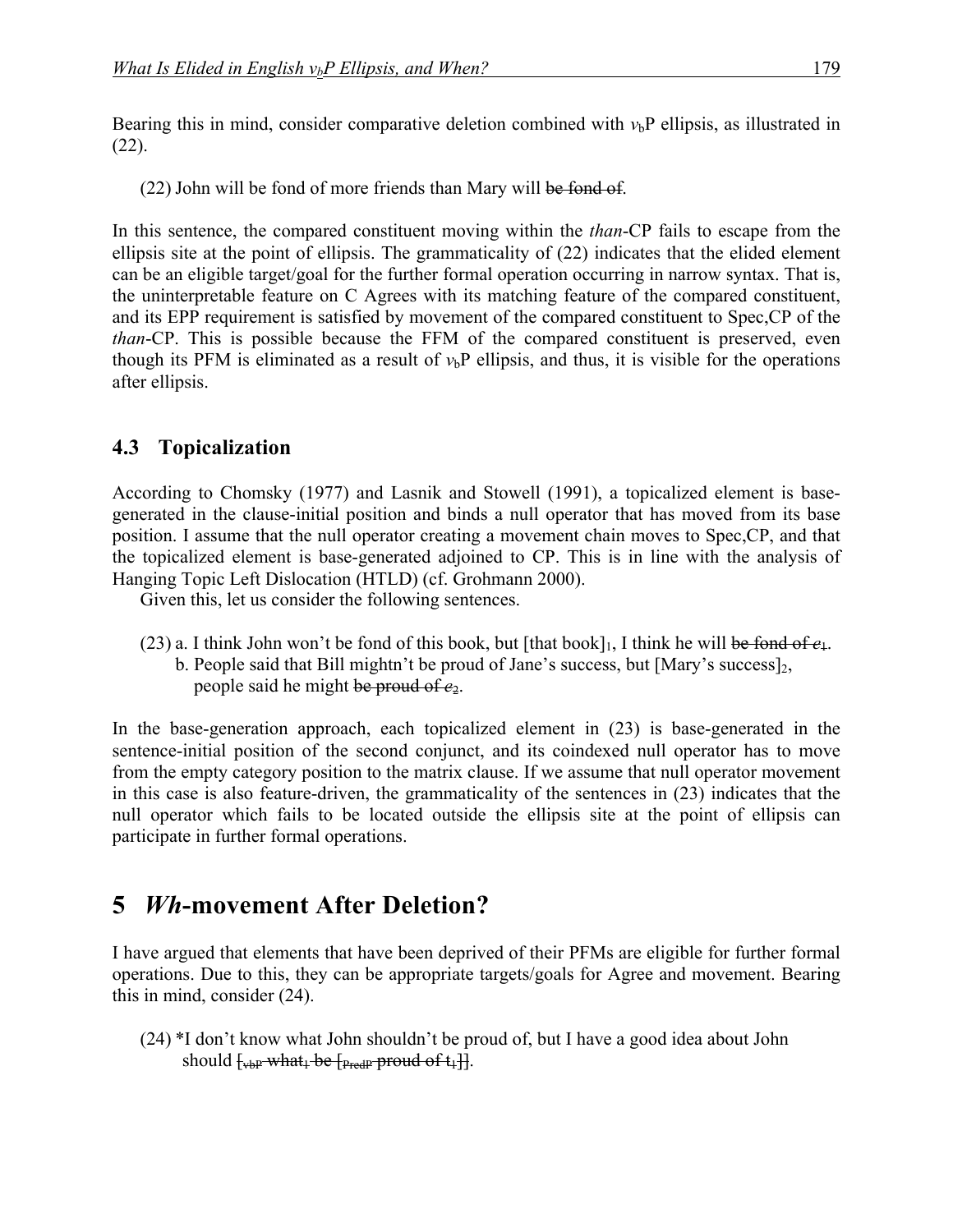Without further modifications, the present proposal predicts that the sentence in (24) would be grammatical. The reason is as follows: the *wh*-element in the second conjunct fails to exit the ellipsis site by the time  $v_b$ P ellipsis occurs, and thus, the PFM of *what* is removed inside  $v_b$ P. However, the *wh*-element can take part in further formal operations. Subsequently, the [*u*wh\*] feature with an EPP property on the embedded C can Agree with the [*i*wh]-feature of the *wh*element, and the *wh*-element can move to Spec,CP – even though it is not pronounced. However, the sentence is ungrammatical. Thus, this example seems to be a problem for the present approach. In this section, I propose a prosodic condition that can rule the sentence (24) out, by adopting and modifying Richards' (2016) Contiguity.

Richards (2016) suggests that syntax can make reference to some types of phonological information. As a result, syntax generates a prosodic representation as the derivation proceeds, alongside the syntactic representation. Based on this, Richards proposes that *wh*-questions universally obey the following prosodic condition, called Contiguity, in narrow syntax.

(25) Contiguity

Given a *wh*-phrase  $\alpha$  and a complementizer C where  $\alpha$  takes scope,  $\alpha$  and C must be dominated by a single ϕ, within which α is *Contiguity-prominent*.

(26) Contiguity prominent

 $\alpha$  is Contiguity-prominent within  $\phi$  if  $\alpha$  is adjacent to a prosodically active edge of  $\phi$ .

In this analysis, even though complementizers are phonologically null, they are relevant to the construction of prosodic structure. In my terms, every complementizer contains a PFM in narrow syntax, regardless of whether phonological features (i.e. segmental content) are inserted into the PFM or not at PF, and that there are two types of complementizers – complementizers whose PFMs are filled with segmental material at PF, and complementizers whose PFMs remain empty at PF. The former are pronounced at PF, while the latter are not. Whether or not the PFM of a complementizer lacks segmental content is not relevant until it is sent to PF after Spell-out.

Adopting this, I propose that lexical items (including null operators and null complementizers) can participate in prosodic structuring as long as they contain PFMs. That is, whether lexical items can take part in prosodic structuring in narrow syntax is not determined by the presence/absence of the segmental content inside their PFMs at PF, but by the presence/absence of the PFM itself. This is the reason a phonologically null complementizer can be present in prosodic trees. There are therefore two cases where lexical items can be unpronounced: one is the case where the lexical items do not contain the PFMs as a result of ellipsis, while the other is the case where the lexical items contain the empty PFMs at PF.

Now, let us return to the question of why (24) is ungrammatical. To explain this, I propose to slightly modify Richards' prosodic requirement (25), as illustrated in (27).

#### (27) **Contiguity (modified version)6**

Every pair <C, *wh*-phrase> that stand in an Agree relation must be associated with PFMs  $\leq$ PFM[C], PFM[*wh*-phrase] $>$ , such that there is at least one  $\phi$  that contains both of these PFMs, and within which PFM[*wh*-phrase] is Contiguity-prominent.

 $6$  I am indebted to Omer Preminger for his refining this constraint.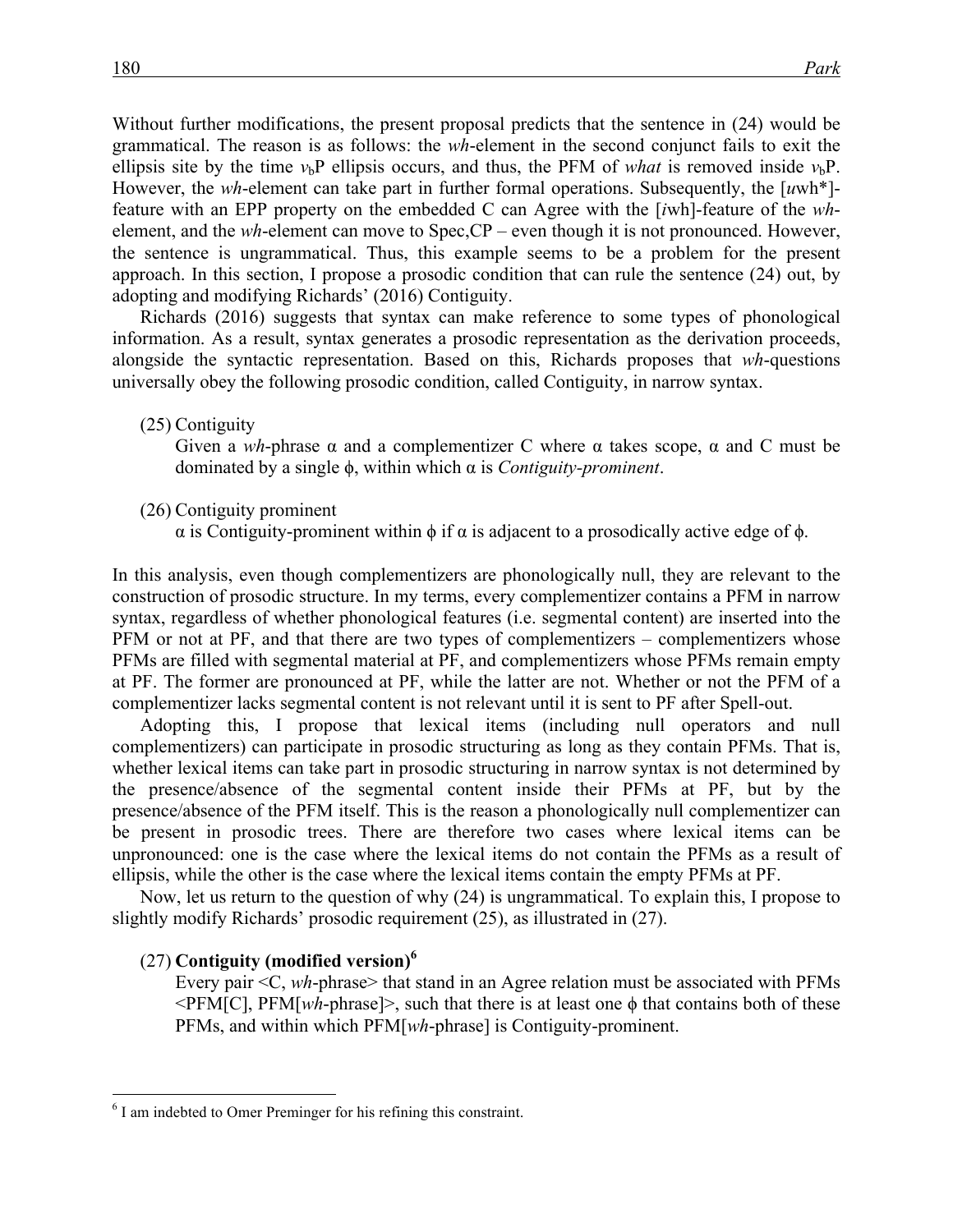The reason for the modification is as follows: The original prosodic requirement in (25) cannot explain the ungrammaticality of (24). This is because when the *wh*-phrase is not present in a ϕ containing the complementizer, the prosodic requirement in (24) is vacuously satisfied. This is similar to the argument used in Chomsky (1981) to derive the fact that PRO is ungoverned. Chomsky argues that PRO can satisfy both Condition A and Condition B, when it does not have a governing category. In order for an item not to have a governing category, it has to be ungoverned. Lasnik and Uriagereka (1988) present the following analogue: There are two ways to comply with a law that handguns must be registered. The first is to have guns and register them. The other is to have no guns, which is the option that is of interest here.

I suggest here that the prosodic requirement in (27) is calculated at each interrogative CP level, and that a derivation that does not obey the prosody requirement is ill-formed. Additionally, I assume throughout that elements that are deprived of their PFMs as a result of ellipsis become invisible as far as prosodic structure is concerned, and cannot participate in phonological phrasing in the narrow syntax. In (24), prior to overt movement of the *wh*-element, its PFM has already been removed. Since the *wh*-phrase is invisible in prosodic phrasing, there cannot be a ϕ containing both the PFM of a *wh*-phrase and the PFM of a complementizer in the prosodic tree. Thus, this derivation fails to meet the prosodic requirement in (27).

A question that arises at this point is why the following sentence is grammatical, even though the PFM of the *wh*-phrase is removed, similar to the *wh*-phrase in (24).

(28) I know who Mary will be fond of, but John doesn't.

I suggest that the reason (28) is well-formed is that the prosodic requirement in (27) has already been satisfied inside the embedded clause before ellipsis, assuming that the prosody requirement is calculated at each interrogative CP level. In the present derivational approach to ellipsis, matrix VPE in (28) occurs after the interrogative CP is completed. In the embedded clause (i.e. before matrix VPE occurs), the *wh*-phrase moves to embedded Spec,CP, and the prosodic condition in (27) is satisfied at the embedded CP level.

To summarize, as long as an element contains its PFM in narrow syntax, whether the phonological content is inserted into the PFM or not at PF, the element is visible to the prosodic structure being assembled in narrow syntax. However, once the PFMs of lexical items are removed, they are no longer visible to prosodic principles. In (24), the *wh*-phrase that is deprived of its PFM is not an eligible object for the prosodic requirement calculation, and thus, the sentence (24) violates the prosody requirement in (27). Consequently, the ungrammaticality of (24) does not undermine the proposal advanced in this section that elements that lack PFMs can be eligible for formal operations that occur after ellipsis.

### **6** Conclusion

In this paper, I proposed that XP ellipsis occurs as soon as all the featural requirements of the licensor of XP ellipsis are satisfied. This can explain why embedded  $v<sub>b</sub>P$  ellipsis does not allow object *wh*-phrase extraction, while matrix  $v<sub>b</sub>P$  ellipsis does. To account for the asymmetry between embedded  $v<sub>b</sub>P$  ellipsis and embedded regular VPE in extractability of object *wh*-phrase, I suggested that the verbal domain of copula, which is semantically vacuous, does not contain Voice, while the extended domains of verbs that make a semantic contribution contains a VoiceP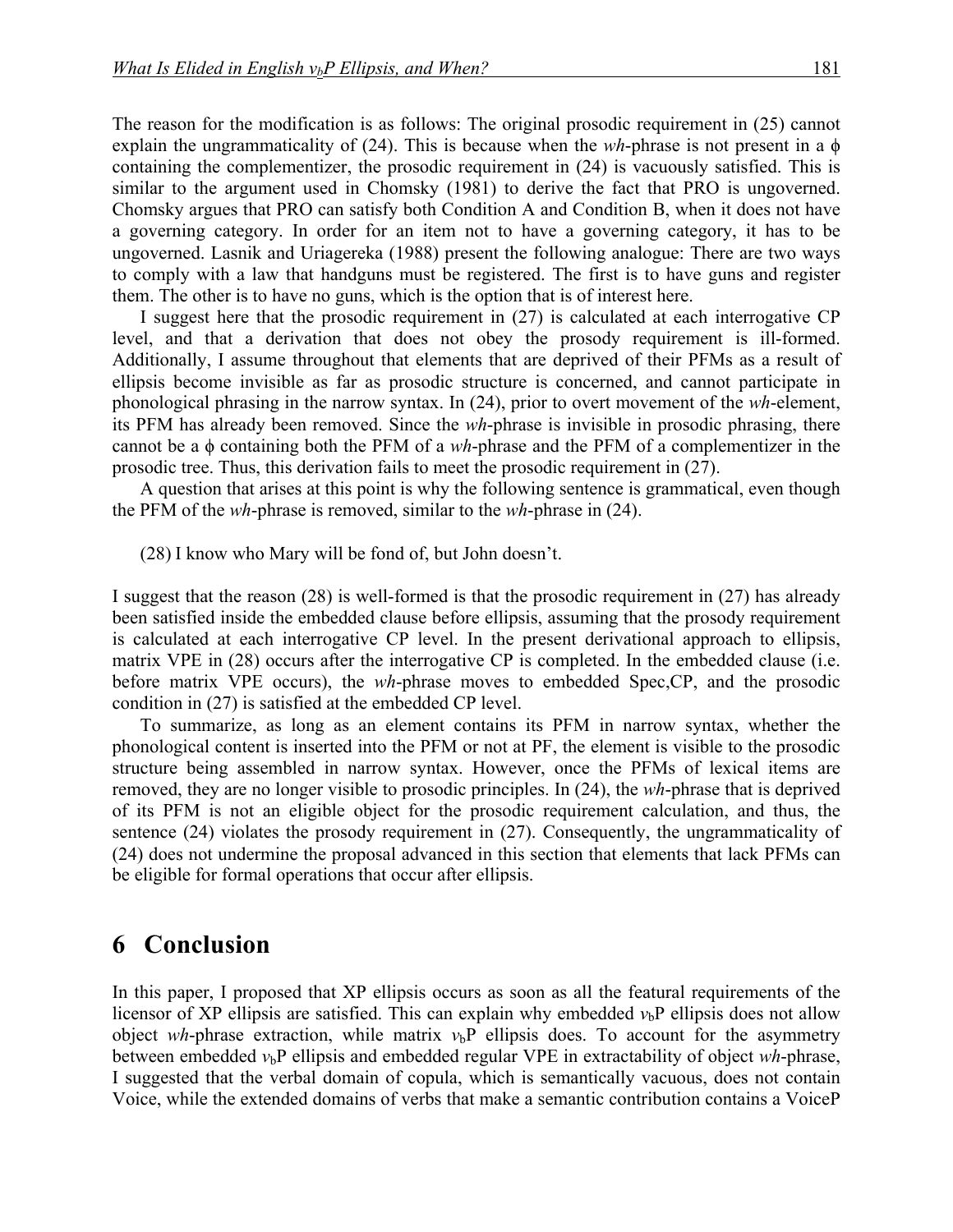layer. I also argued that what is elided as a result of ellipsis is PFMs of lexical items inside the ellipsis site. On the other hand, ellipsis preserves their FFMs. Due to this, elements whose PFMs have already been eliminated can participate in further formal operations triggered by formal features. In order to rule out overgeneration caused by this proposal, I proposed a prosodic constraint *wh*-questions must obey, adopting and modifying Richards' (2016) Contiguity.

## **References**

Aelbrecht, Lobke. 2010. *The Syntactic licensing of Ellipsis*. Amsterdam: John Benjamins.

- Alexidadou, Artemis, Elena Anagnostopoulou, and Florian Schäfer. 2015. *External Arguments in Transitivity Alternations*. Oxford: Oxford University Press.
- Baker, Mark. 2003. *Lexical Categories: Verbs, Nouns, and Adjectives*. Cambridge, MA: Cambridge University Press.
- Baltin, Mark. 2012. Deletion versus pro-forms: an overly simple dichotomy? *Natural Language and Linguistic Theory* 30:381-423.
- Basilico, David. 2003. The Topic of Small Clauses. *Linguistic Inquiry* 34:1-35.
- Bhatt, Rakesh. 2010. Optimal expressions in Indian English*. English Language and Linguistics* 4:345-355.
- Bjorkman, Bronwyn. 2011. BE-ing default: the morphosyntax of auxiliaries. Doctoral Dissertation, MIT, Cambridge, MA.
- Bobaljik, Jonathan. 1995. Morphosyntax: the syntax of verbal inflection. Doctoral Dissertation, MIT, Cambridge, MA.
- Bošković, Željko. 2014 Now I am a Phase, Now I'm Not a Phase: On the Variability of Phases with Extraction and Ellipsis. *Linguistic Inquiry* 45:27-89.
- Bowers, John. 1993. The Syntax of Predication. *Linguistic Inquiry* 24:591-656.
- Bowers, John. 2001. Predication. In *The Handbook of Contemporary Syntactic Theory*, ed. by Mark Baltin and Chris Collins, 299-333. Blackwell.
- Chomsky, Noam. 1965. *Aspects of the theory of syntax*. Cambridge, MA: MIT Press.
- Chomsky, Noam. 1977. On Wh-movement. In *Formal Syntax*, ed. by Peter W. Culicover, Tomas Wasow, and Adrian Akmajian, 71-132. New York: Academic Press.
- Chomsky, Noam. 1981. *Lectures on Government and Binding*. Berlin: Mouton de Gruyter.
- Chomsky, Noam 1995. Categories and transformations. In *The minimalist Program*, 219-394. Cambridge, MA: MIT Press.
- Chomsky, Noam. 2000. Minimalist inquiries: The framework. In *Step by step: Essays on minimalism in honor of Howard Lasnik*, ed. by Roger Martin, David Michaels, and Juan Uriagereka, 89-155. Cambridge, MA: MIT Press.
- Chomsky, Noam. 2001. Derivation by Phase. In *Ken Hale. A Life in Language*. ed. by Michael Kenstowicz, 1-52. Cambridge, MA: MIT Press.
- Chung, Sandra, William Ladusaw, and James McCloskey. 1995. Sluicing and logical form. *Natural Language Semantics* 3:239-283.
- Deal, Amy Rose. 2009. The Origin and Content of Expletives: Evidence from "Selection". *Syntax* 12:285-323.
- Grohmann, Kleanthes. 2000. Prolific peripheries: a radical view from the left. Doctoral dissertation, University of Maryland, College Park, MD.